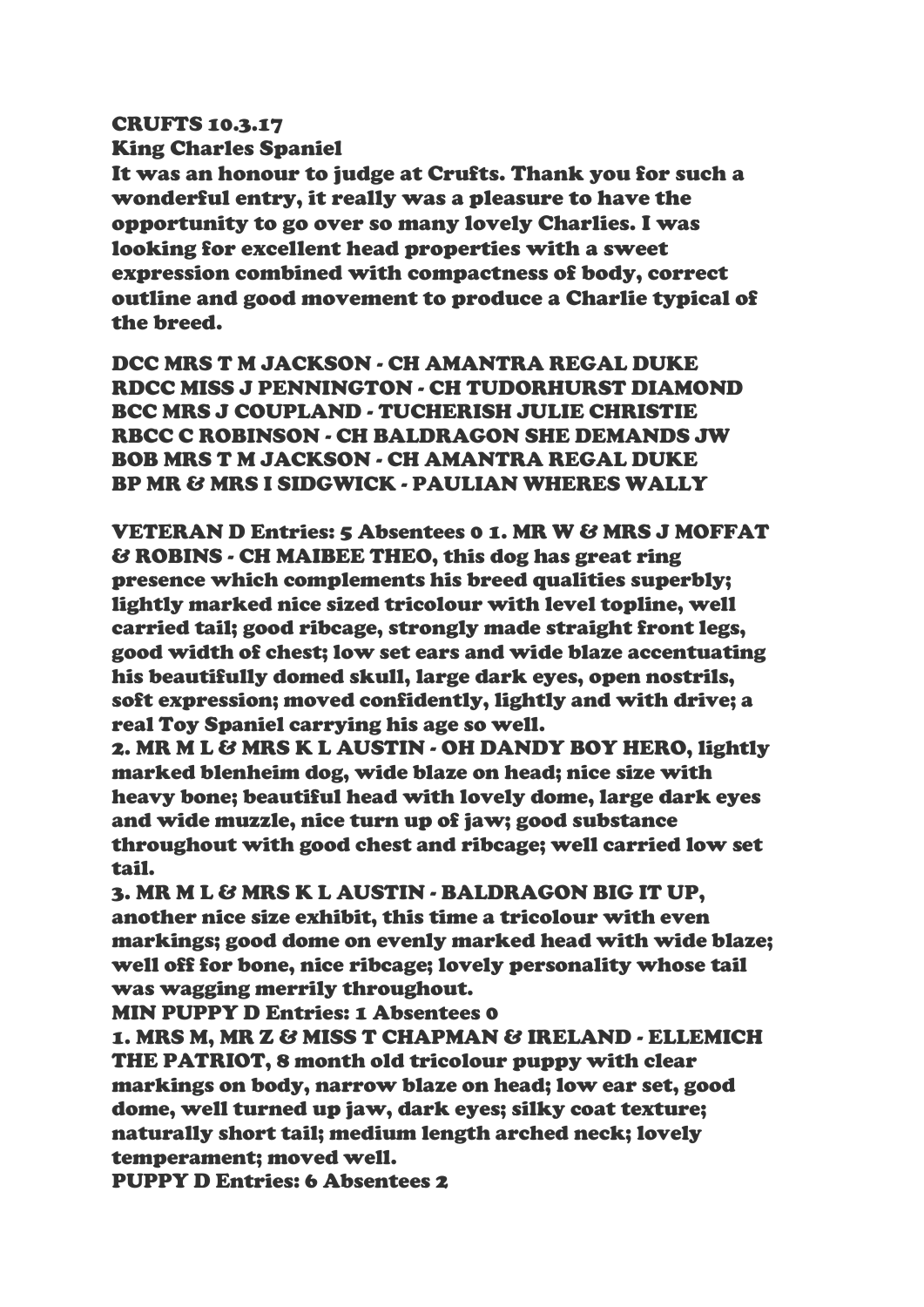1. MR & MRS I SIDGWICK - PAULIAN WHERES WALLY, such a confident young tricolour dog with a constantly wagging tail showing off his attributes admirably; very good shape with level topline, well set tail, nice neck carriage carrying his head well making a very pleasing picture standing and moving; very attractive head with large dark eyes, nice dome. Best Puppy Dog. Best Puppy in Breed.

2. MRS T M JACKSON - AMANTRA REGAL SALUTE, another top quality tricolour exhibit, not as inclined as first place to show himself off to the full, but showing great promise with his good sized head, full dome and skull, large dark eyes and wide muzzle; good substance with well constructed body, short level topline, good ribcage and bone.

3. MISS E E BAKER - COFTON JACK DANIELS, black & tan in an excellent glossy black jacket with bright tan markings in all the right places; lovely head and skull with good dome, nice width of muzzle; really nice strong bone on legs, and well off for substance throughout, another excellent quality puppy.

JUNIOR D Entries: 9 Absentees 2

1. MR R F & MRS E A RUSHTON - JUSTACHARMA HE IS SO MAGIC AT TIFLIN, really liked this young lightly marked blenheim dog's shape, such a lovely arch of neck leading to a short level topline, and well carried tail; very attractive head with good dome, wide blaze, low set ears and dark eyes giving a lovely expression; nice sized exhibit, masculine but still a toy with good bone for his size; moved elegantly round the ring showing well.

2. MR P & MRS J C PORTINGALE - JACRIANNA KING'S RANSOME, another nicely shaped dog, with good coat and furnishings in excellent condition, black jacket gleaming with contrasting tan markings; lovely head with a good dome and wide muzzle; strong bone and good substance; happy and confident in attitude.

3. MRS D & P SCHILIZZI & HEALY-GATES - CHACOMBE IGGLE PIGGLE, heavily marked tricolour dog in excellent coat, wide blaze on beautifully domed head with large dark eyes, wide muzzle; very nice size and shape with nice arch of neck leading to short level topline and well set tail; not at his most cooperative today!

YEARLING D Entries: 9 Absentees 2

1. MR J GOODWIN - DIGGLE DANDELION JW, masculine, strongly built blenheim dog with an impressive head of good size with large expressive eyes and good width of jaw, large nose pad; excellent bone, good ribcage, straight front; rich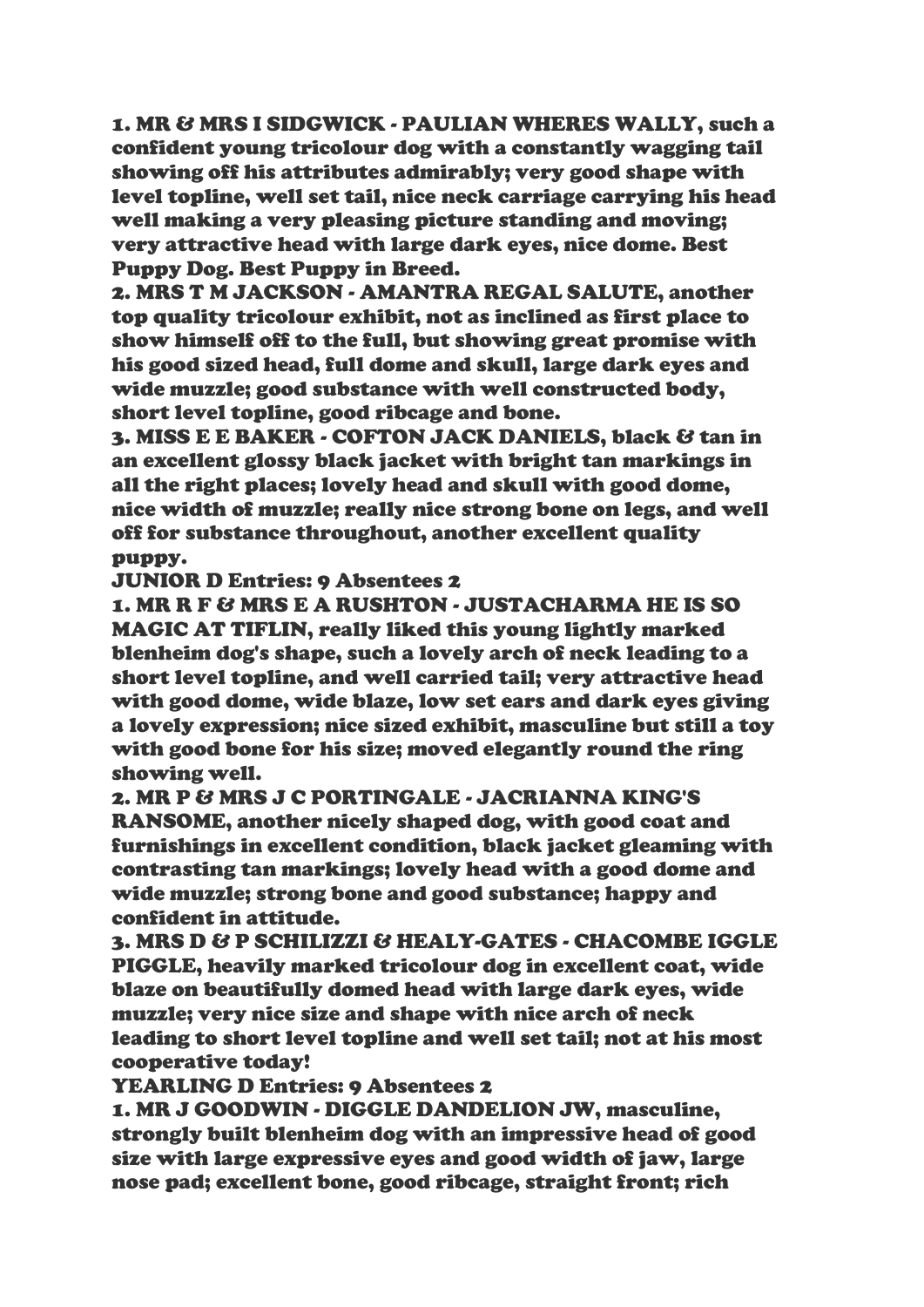blenheim markings on well marked body and nice wide blaze on head; well constructed so moved well; such an attentive showman who showed very happily.

2. MRS S C SINGLETON - MARCHOG MACTARTAN CELXO, very nice size black & tan dog with lovely bone for size; super head with lovely dome, large dark eyes and wide muzzle; level topline and well set tail; bright tan markings to complement the black glossy jacket.

3. MRS J COUPLAND - TUCHERISH GUILTY VERDICT, such a lovely size and well shaped tricolour dog with a beautiful head, he was well constructed with a good neck leading to a level topline, nice ribcage, straight front; good bone for size; moved well, decidedly doing his own thing today. POST GRAD D Entries: 13 Absentees 1

1. MR R & MRS K STEWART - KASAMANDA JUST A DREAM FOR MARCHOG, this well marked tricolour dog was in excellent coat of silky texture; good sized head with melting expression; large dark round eyes, good dome, low set ears; nice neck leading to level topline; well constructed frame and correspondingly true movement; such a nice shape, very balanced throughout.

2. MRS D & P SCHILIZZI & HEALY-GATES - CHACOMBE ARIZONA, lightly marked blenheim dog with a happy outgoing disposition; well placed lozenge on good skull with nice width of muzzle; lovely ribcage and depth; moved well. 3. C ROBINSON - BALDAGON BRECON JW, tricolour dog with an excellent skull and dome on a good sized head; wide blaze; nice arch of neck leading to level topline giving a lovely shape; showed well.

## LIMIT D Entries: 14 Absentees 4

1. MISS J PENNINGTON - TUDORHURST ARAMIS TAF, blenheims took the top three places in this class, difficult to separate them; first was this most impressive dog with excellent bone, good ribcage, outgoing nature to show off his qualities, wagging his tail; good size head and dome with dark eyes and wide muzzle producing an appealing expression; good substance without being coarse.

2. MRS T M JACKSON - AMANTRA TREASURY, the most excellent outline with a short level back & good reach of neck; nicely proportioned head with good dome, lozenge, nice width of muzzle, large dark eyes; heavier markings on body, richly coloured markings on white background; moved steadily. 3. MISS K F & MR E L MILLER & RYAN - AMANTRA REGIUS OF FEORLIG SHCM, clearly and lightly marked blenheim, again with a lozenge; lovely head with large dark eyes, good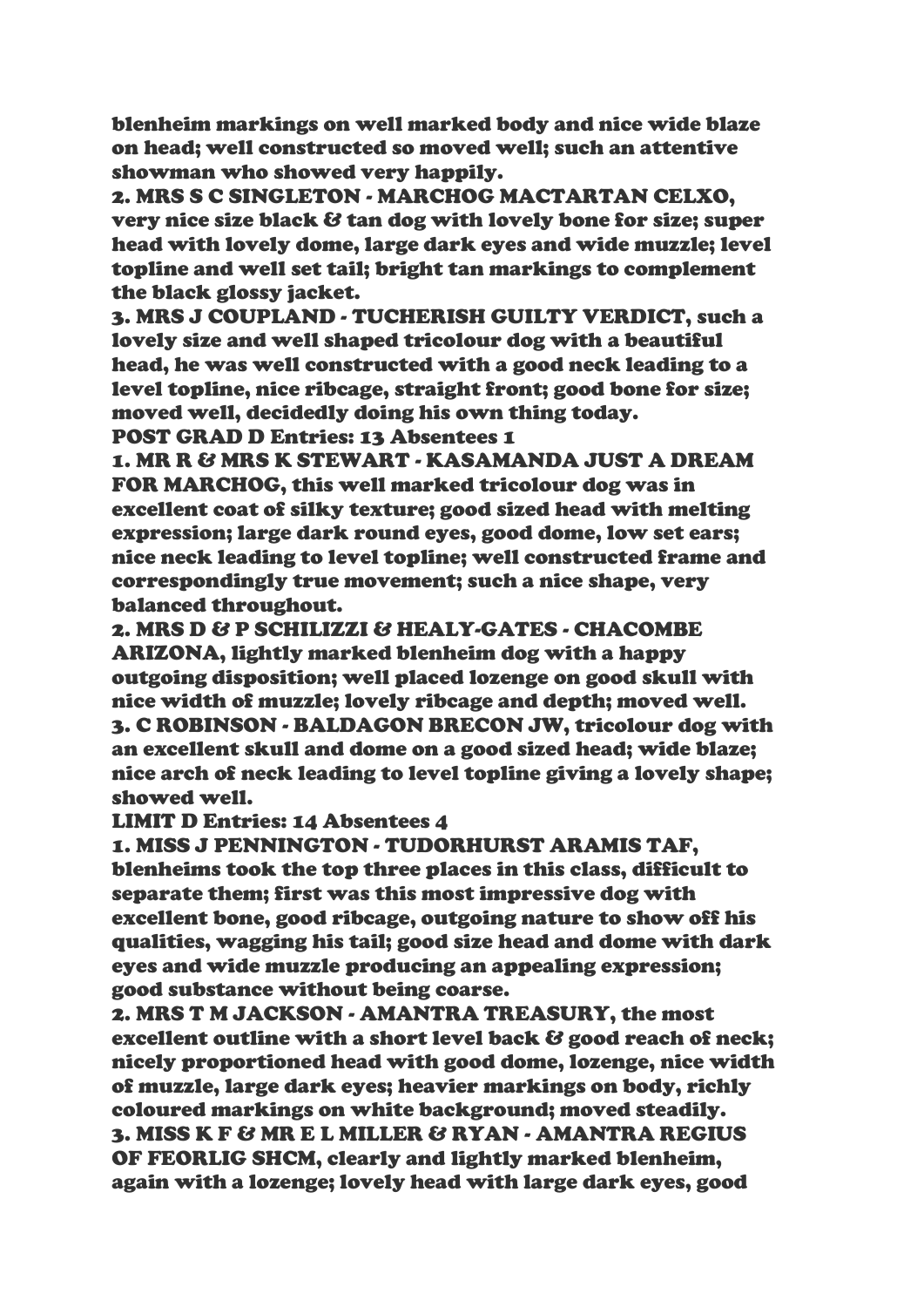bone and substance; broad chest; level topline and well set tail; moved well.

OPEN D Entries: 18 Absentees 4

1. MRS T M JACKSON - CH AMANTRA REGAL DUKE, masculine with no hint of coarseness, this tricolour dog had the substance whilst retaining the look of a Toy Spaniel; good sized head with excellent dome and good width of muzzle, large dark eyes, wide blaze, low set well fringed ears; nice arch of neck leading to compact body with level topline, low set tail, excellent chest, ribcage and bone for size; moved well. Dog CC & Best of Breed.

2. MISS J PENNINGTON - CH TUDORHURST DIAMOND, outgoing tricolour dog with masculine properties and a very sweet expression; excellent head with good dome, wide blaze and large expressive eyes; well marked body with heavy bone for size; nice arch of neck leading to level topline and well carried tail; good ribcage and chest; shown in excellent coat and condition. RCC.

3. MR W W, MR M, MR K & MRS J MOFFAT, KIRSCHBAUM, VOR - CH MAIBEE MR KIPLING, lightly marked nice size tricolour dog with a most attractive head and expression; good dome and skull, large dark eyes; lovely ear fringes on low set ears; excellent outline with good head carriage and low set tail; happy personality showing off his attributes so well.

GOOD CIT D Entries: 1 Absentees 0

1. MISS C MELVILLE - AMANTRA CHORALE, nice size tricolour dog with bright tan markings and clearly marked body; wide blaze on beautiful head with good dome, open nostrils, wide muzzle; good over all shape and balance with compact body and good bone.

VETERAN B Entries: 6 Absentees 2

1. MRS J COUPLAND - CH TUCHERISH CLEMENCY, excelling in outline and head properties, this tricolour bitch topped a top quality class; nice arch of neck leading to short level topline and low set tail; good rear angulation; lovely ribcage and chest with excellent bone and substance without compromising femininity; sweet expression with full dome and skull, large dark eyes, good nose placement and wide jaw; long ear fringes; moved well; proving that quality lasts. 2. MR R W & MRS C A DIX - CH PAULIAN PRUDENCE FOR BEEWYE JW, lightly marked nice sized tricolour with a beautiful head and expression; large round eyes, good dome and wide muzzle with low set ears framing her face; bright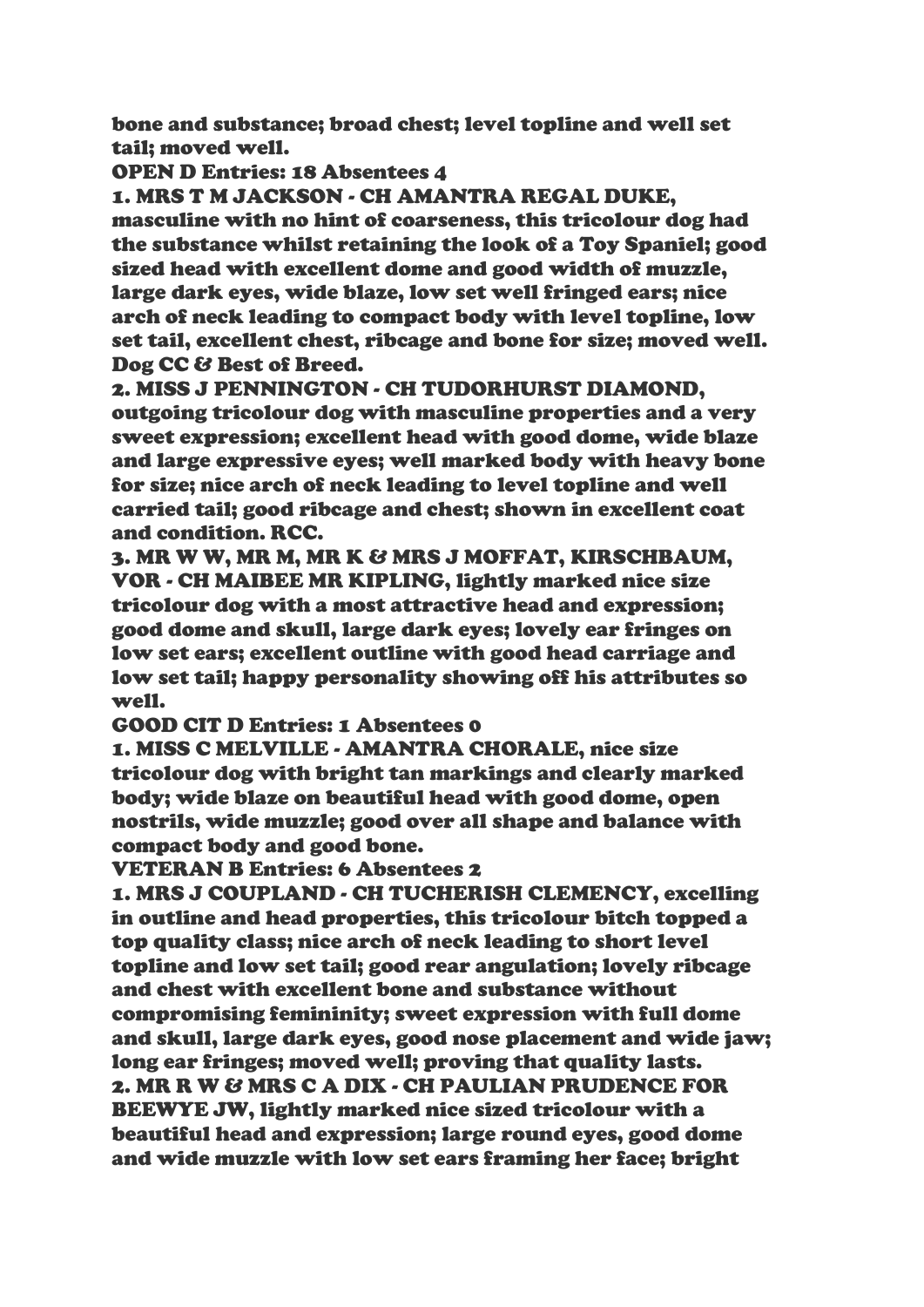tan markings; good bone for size, nice ribcage, level topline, low set tail.

3. MR D & MRS D M BAILEY - MAIBEE MARGOT AT ALDORICKA, blenheim with richly coloured markings on a pearly white background; low set beautifully fringed ears low set on a full skull and dome; good width of muzzle; nice neck and topline, well set tail; good bone; a happy personality. MIN PUPPY B Entries: 1 Absentees 0

1. MESDAMES C & V CHAMPION & HARVEY - LANKCOMBE CLARA BOW, free moving lightly marked tricolour with a very pretty head; large dark eyes, wide muzzle and good dome, low set ears; nice bone and ribcage; kept a nice outline on the move.

PUPPY B Entries: 3 Absentees 1

1. MRS R MOCHRIE - DOWNSBANK RASPBERRY RIPPLE, very pleasing lightly marked blenheim with an excellent outline; lovely arch of neck leading to level topline and low set tail; good dome for such a youngster with wide blaze accentuating the skull; large dark eyes, low set ears, wide muzzle, sweet expression; strong straight front legs. Best Puppy Bitch.

2. MRS T R POTTER - TOYSWOOD COUNTING STARS, tricolour with very pretty head, good skull, wide muzzle with good turn up; lightly marked with wide blaze and bright tan markings; level topline; well set wagging tail.

JUNIOR B Entries: 13 Absentees 1

1. MRS I M & MRS M E ASKINS & KENDALL - COFTON WINTER TIME TALE AT HEADRA, lightly marked blenheim, moving round the ring with verve to show off her qualities to the full; appealing expression with good skull and dome , large dark eyes and good width of muzzle; wide blaze with lozenge; nicely arched neck leading to level topline and well set and carried tail; good ribcage and bone; moved well. 2. MRS M, MR Z & MISS T CHAPMAN & IRELAND - ELLEMICH DAY DREAM, beautifully balanced tricolour bitch with a good sized head, lovely dome, wide muzzle, large dark eyes, low set well fringed ears; good chest and ribcage, strong bone, nice angulation; nice arch of neck; low set tail; lovely bright tan markings

3. MRS J COUPLAND - WINIE OD DVOU ORECHU AND TUCHERISH (IMP CZE), black & tan bitch with excellent tan markings to contrast with her black jacket; good sized head with large dark eyes and wide muzzle; nicely constructed with good strong bone, good width of chest and ribcage; level topline and well carried tail.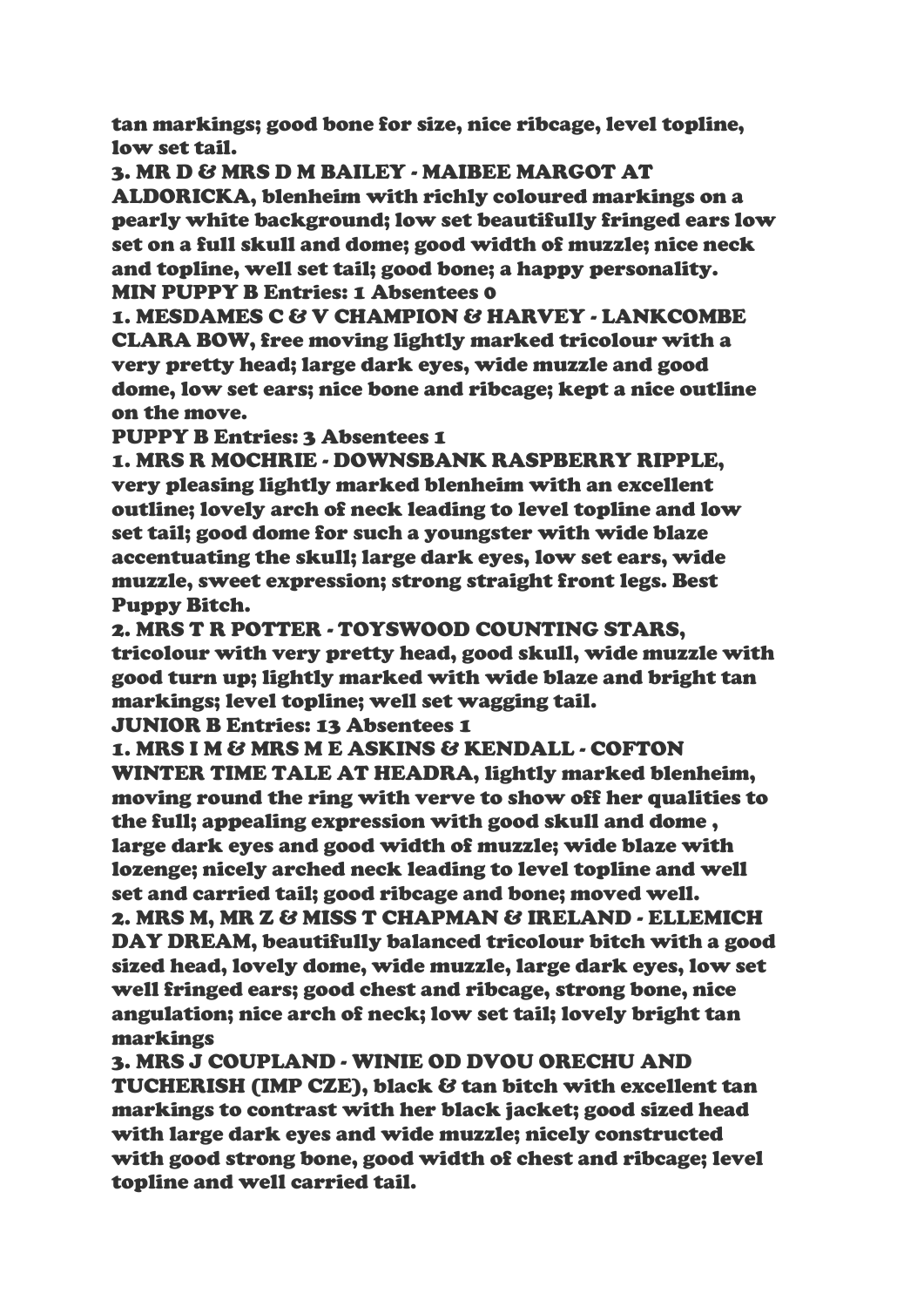## YEARLING B Entries: 7 Absentees 1

1. MRS R MOCHRIE - DOWNSBANK TIGER LILLY JW, lovely size and shaped tricolour bitch with long ear fringes on low set ears accentuating her well domed head with a wide blaze; good width of muzzle, large dark eyes; nice neck leading to short level topline, good rear angulation; straight front, good width of chest; moved well.

2. MR R S & MRS R K BAKER - COFTON FAIRY TALE, delightful well marked tricolour bitch with a lovely expression, large dark eyes, excellent width of muzzle; well domed head with wide blaze; lovely size and good bone. bright tan markings; moved enthusiastically.

3. MRS J C STONE - MAYNORTH LOOK OF LOVE, heavily marked with a delightful head, excellent dome, large dark eyes and good turn up of muzzle; low set ears with long feathering; nice neck, level topline; good straight front and well angulated rear.

POST GRAD B Entries: 7 Absentees 2

1. MR T W & MRS C A HARDIMAN - TOVARICH TEANNA, very feminine black & tan in excellent coat of good silky texture; pretty face with well domed skull, large dark eyes; arched neck leading to level topline and well set tail; bright tan markings in all the right places; moved well holding her outline.

2. MR R W & MRS C A DIX - BEEWYE PENELOPE PITSTOP, lightly marked tricolour bitch with a mind of her own; beautiful head with an excellent dome and low set ears with long fringes; large dark eyes and lovely width of muzzle with good turn up; well made frame and good bone; move enthusiastically.

3. MR M L & MRS K L AUSTIN - BALDRAGON MAY BEA BABY, lovely shape and size bitch; feminine face with dark eyes, nicely domed skull and wide muzzle; well distributed black markings on pearly white background, gloriously deep bright an markings on the head;

LIMIT B Entries: 7 Absentees 1

1. MRS M J WILLIAMS - TOVARICH TRULY FAIR FOR KASAMANDA, such a beautifully balanced tricolour bitch with great breed qualities; good sized head with excellent skull and dome, large eyes and lovely width of muzzle; good neck leading to short level topline and well set tail; lovely body proportions, good width of chest and good ribcage together with short strong legs with good bone; good substance throughout but still feminine.